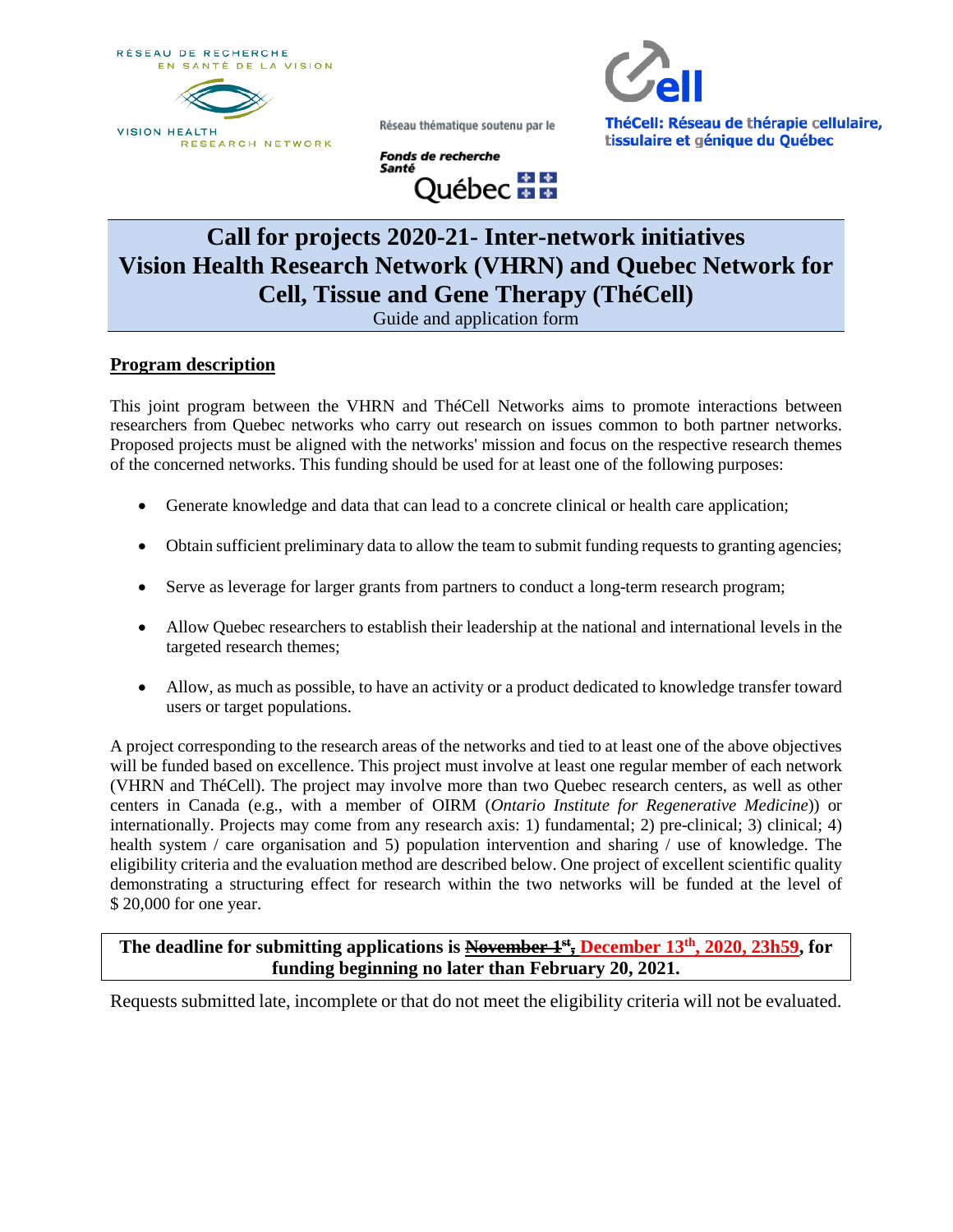#### **Eligibility and Evaluation Criteria**

- 1. The application must involve two principal researchers: a regular member of the VHRN and a regular member of the ThéCell; Please note that if a researcher is member of both networks, he must choose one network affiliation under which he will apply to this particular program;
- 2. **Only one application per year as a principal investigator** can be submitted for the Inter-Network Initiatives competition. There is no limit as a co-investigator. Researchers who have obtained funding for a ThéCell structuring project may submit a new project to this Inter-Network competition if the nature of the project and the team is sufficiently different from the projects already funded.
- 3. For projects of equal quality, new collaborations between researchers will be favored during evaluation;
	- o **List of ThéCell members**: [http://www.reseauthecell.qc.ca/index.php/members;](http://www.reseauthecell.qc.ca/index.php/members)
	- o **List of VHRN members:** [http://reseauvision.ca/a-propos-du-reseau/bottin/;](http://reseauvision.ca/a-propos-du-reseau/bottin/)
- 4. The inclusion of at least one young researcher eligible for the FRQS Junior 1 will be considered favorably;
- 5. Applications may include additional centers in Quebec, in Canada (*e.g., a member of the Stem Cell Network (SCN)*) or internationally; but funds can only be attributed to Quebec researchers that are members of one of the networks;
- 6. It is highly recommended to involve ate lease one student, postdoctoral fellow or resident (*registered at a Quebec university*), as well as a knowledge user;
- 7. Demonstration of the structuring effect for research within the networks, according to their objectives (*e.g., establishment of new inter-sectoral collaborations within the network or internationally, standardization of methods, implementation platform or common resources*);
- 8. Demonstration of a clear plan for obtaining subsequent funding from an external organization other than the VHRN or ThéCell (*e.g., CIHR, private partner or other*);
- 9. It is the responsibility of researchers to ensure that they follow good research practices and obtain and maintain all necessary certifications from their respective institutions (*e.g,, radiation protection, biosafety, animal or human ethical committee approval, authorizations associated with controlled substances used in the project*).

#### **Duration of the awards**

The \$ 20,000 award is granted for a period of one year (beginning at the start date of the funding period) and is non renewable. Expenditures must be made during this period and must comply with FRQS policies.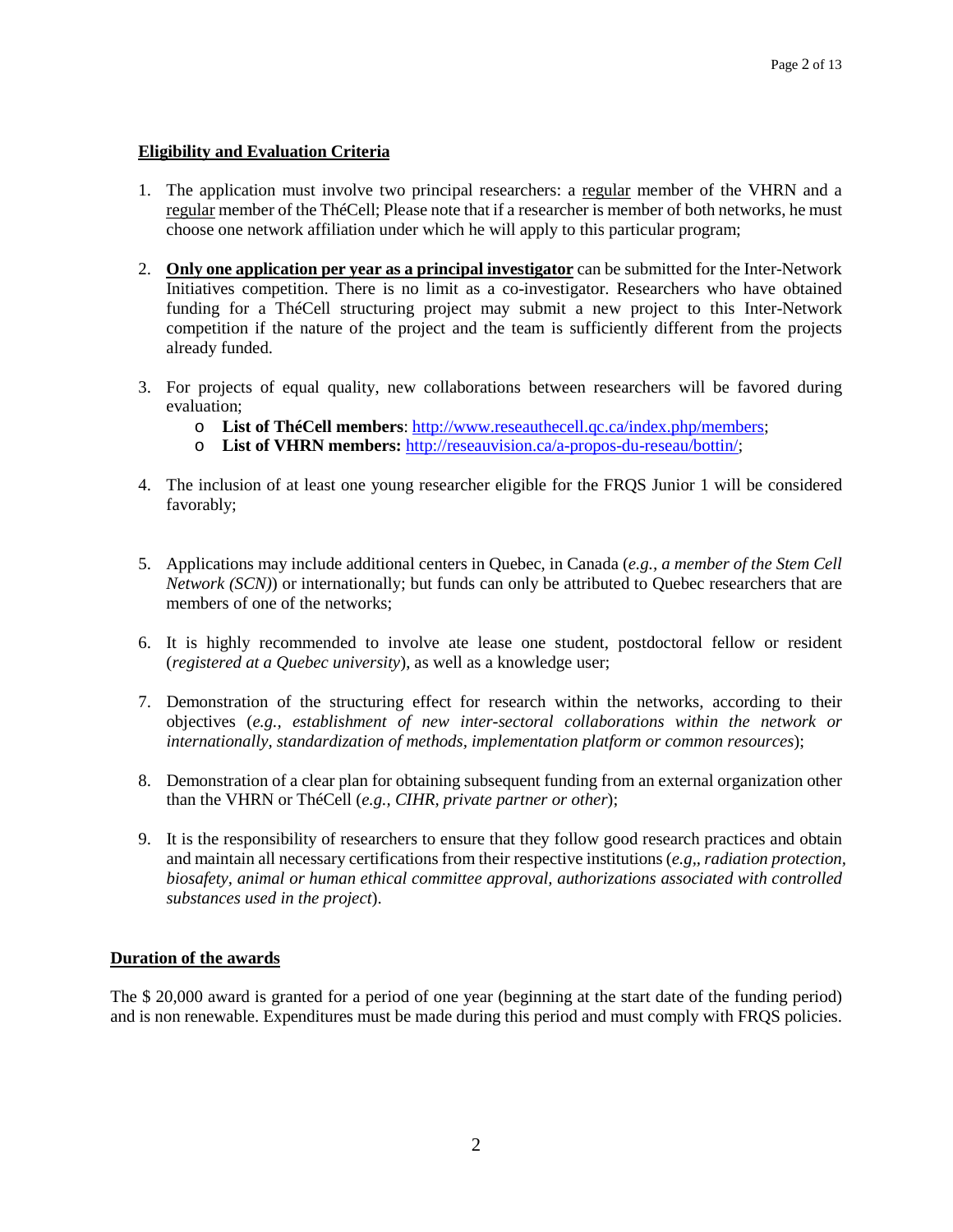#### **Obligations of researchers towards the program**

By applying to this program and if they are subsidized, the researchers commit to:

- 1. Acknowledge networks support as an initial funding agency in any publication (e.g., abstract, peerreviewed article) or poster or oral presentation resulting from this research;
- 2. Produce a progress report at the end of the year (at the end of the funding period). This report will summarize the status of the research results, including copies of articles published as a result of this research. In addition, annual monitoring for another three (3) years will be conducted to document the impact of this project;
- 3. Produce financial reports at its home network at the end of each fiscal year in which funds were used (March 31 and at the end of the project).
- 4. Participate in the annual retreat or annual meeting/scientific day of its home network in order to keep all members informed of the results of the funded project;
- 5. Notify the Networks of any positive decision of granting agencies related to the subsidized project.

#### **Documents required for submission**

- 1. The Word form " **VHRN/ThéCell Inter-Network Initiatives Application form**" duly completed and saved in PDF format and the accompanying documents: All these documents (in PDF format) must be sent by email in carbon copy to [reseau.vision@ircm.qc.ca](mailto:reseau.vision@ircm.qc.ca) and [Friederike.pfau@crchudequebec.ulaval.ca;](mailto:Friederike.pfau@crchudequebec.ulaval.ca)
	- **a.** An up-to-date curriculum vitae (FRQS version *including the Detailed Contributions section* or CCV [\(https://ccv-cvc.ca\)](https://ccv-cvc.ca/) along with a publication list for the last 5 years) for every researcher participating in the application. For all researchers outside Quebec, an equivalent of one of these CV models is accepted.
	- **b.** Figures grouped into one single PDF file (if applicable).

#### **Applications Assessment Process**

An external scientific committee will be formed to evaluate all applications submitted. The co-chairmanship of the committee will be held by a member of the executive committee of each network who has not submitted an application. Competition results will be announced in February following the submission date.

Applications will be evaluated based on the following criteria:

#### *1) Originality of the request and scientific merit of the project (40 points):*

- **Clarity and testability of hypotheses (10):**
	- o *Originality of the hypotheses, clarity of the research question and clarity of scientific rationale;*
	- o *Feasibility of the methodological approach in the proposed financial framework.*
	- **Realistic and well-defined objectives (10):**
		- o *Appropriate experimental design to attain objective.;*
		- o *Potential to create new knowledge.*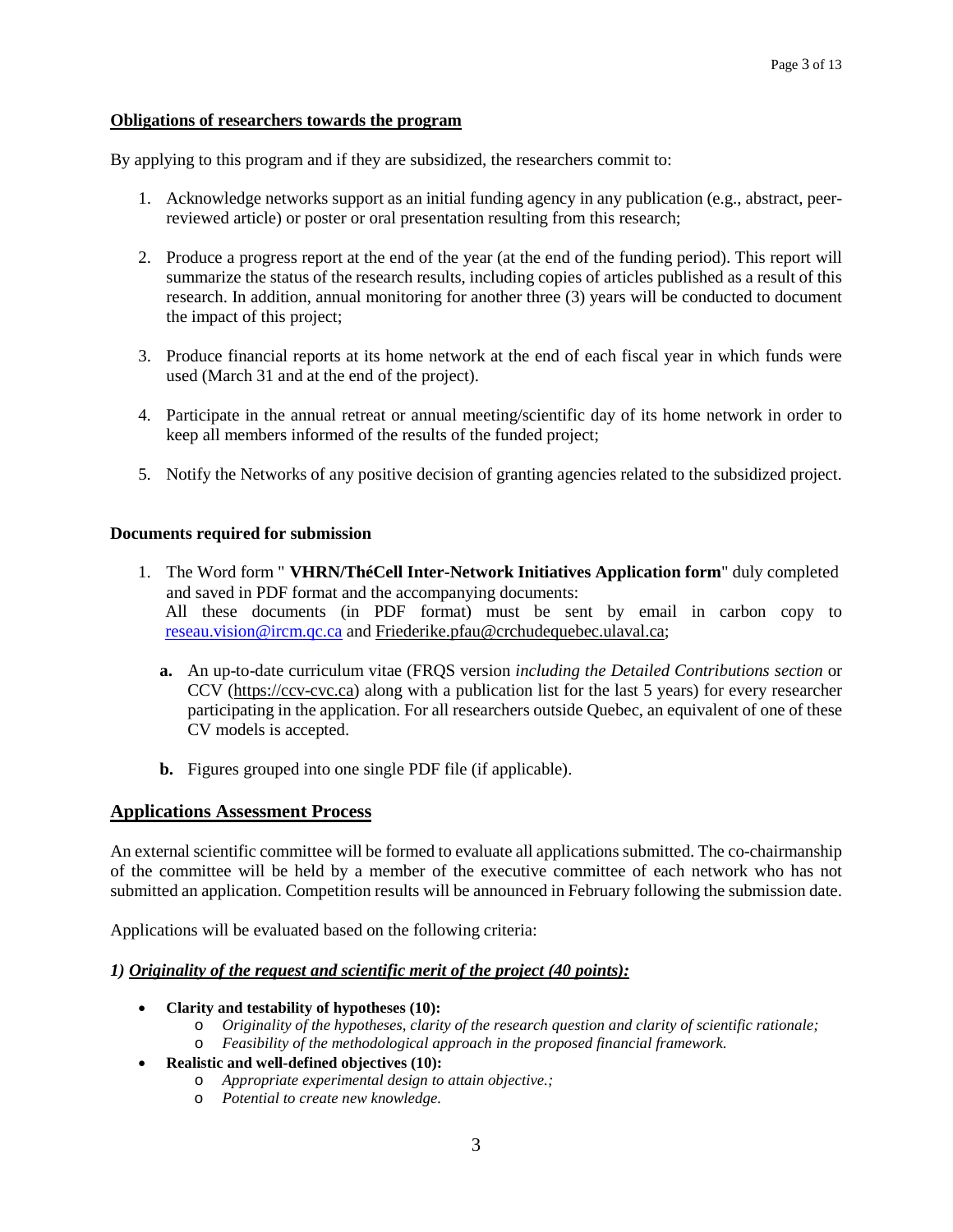#### • **Methodology and analysis (20):**

o *Novelty of the approach, new methodologies, or new application of existing methodologies including participant recruitment, access to databases, laboratory methods or any other data collection method.*

#### *2) Competence and complementarity of the research team (30 points):*

- **New collaboration, quality of research teams and multicentricity (30):**
	- o *The relevance of each Research Theme/Networks should be clearly identified in this section;*
	- o *Establishment of new intersectoral local or international collaborations;*
	- o *Scientific achievements, history of publication, funding and students training;*
	- o *Complementarity of the participating teams (e.g., how the expertise of each will be used to carry out the project).*

#### *3) Potential impact and structuring effect for research within networks (30 points):*

- **Relevance, scientific or clinical impact of the project related to the participating networks and their themes (20):**
	- o *Immediate or potential impact of the proposed project on research within the networks, according to their objectives;*
	- o *Standardization of methods, establishment of a platform or common resources.*
- **Plan to obtain external funding for the project (10):**
	- o *Clarity and feasibility of the plan to obtain future or concomitant funding from sources external to VHRN / ThéCell (e.g., CIHR, foundations, private partners).*

#### *4) Realism of the budget proposal (complementary information):*

- **Budget justification:**
	- o *Relevance of the proposed use of the funds.*

Any requests for additional information may be directed to the **Coordinator** of VHRN (**Valérie Lavastre, PhD**, email: [reseau.vision@ircm.qc.ca\)](mailto:reseau.vision@ircm.qc.ca) or to the **Coordinator** of the Quebec Network for Cell, Tissue and Gene Therapy (ThéCell), **Friederike Pfau**, Tél.: 418-525-4444 ext. 61685, email: [Friederike.pfau@crchudequebec.ulaval.ca](mailto:Friederike.pfau@crchudequebec.ulaval.ca) .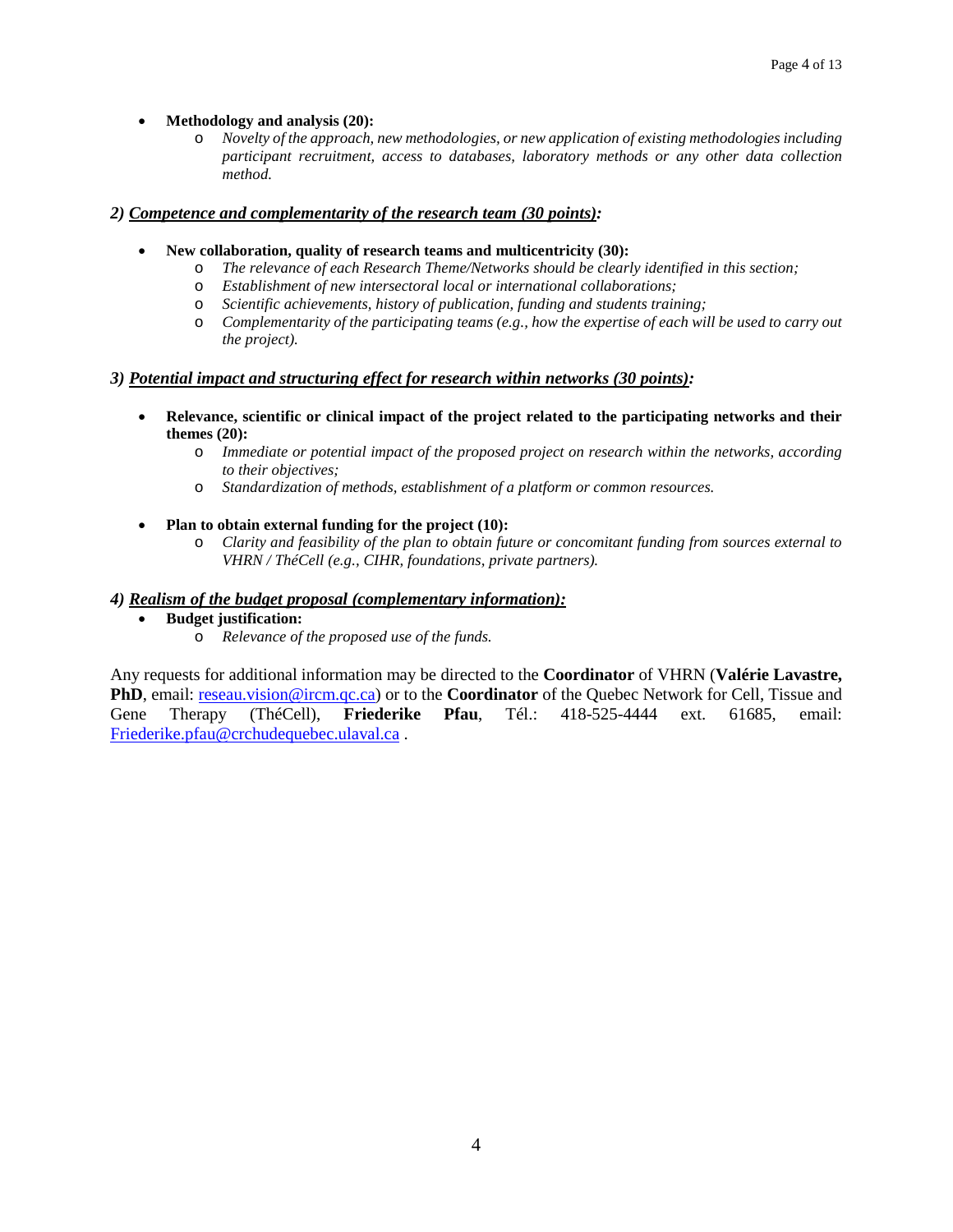RÉSEAU DE RECHERCHE EN SANTÉ DE LA VISION





ThéCell: Réseau de thérapie cellulaire, tissulaire et génique du Québec

**Fonds de recherche** Santé Québec **ME** 

Réseau thématique soutenu par le

# **VHRN/ThéCell Inter-Network Initiatives Application form**

## **SECTION 1 IDENTIFICATION OF THE PRINCIPAL INVESTIGATORS (VHRN AND THÉCELL NETWORKS)**

**Name of the Principal Investigator from VHRN (Regular Member):** 

**Main affiliation**:

**I am a young researcher (eligible for the FRQS Junior 1):** □yes □no

**Affiliation to other research networks (several possible choices):** □ Another FRQS Network (which one or which ones?); □ Others.

| Could this project have an impact on the understanding and or the treatment of ARMD? |            |      |  |
|--------------------------------------------------------------------------------------|------------|------|--|
|                                                                                      | $\Box$ yes | `Jno |  |

**Name of the Principal Investigator from ThéCell (Regular Member):** 

| <b>Main affiliation:</b>                                  |            |     |
|-----------------------------------------------------------|------------|-----|
| I am a young researcher (eligible for the FROS Junior 1): | $\Box$ ves | ⊐no |

**Affiliation to other research networks (several possible choices):**

- □ Another FRQS Network (which one or which?);
- □ Stem Cell Network
- □ Others.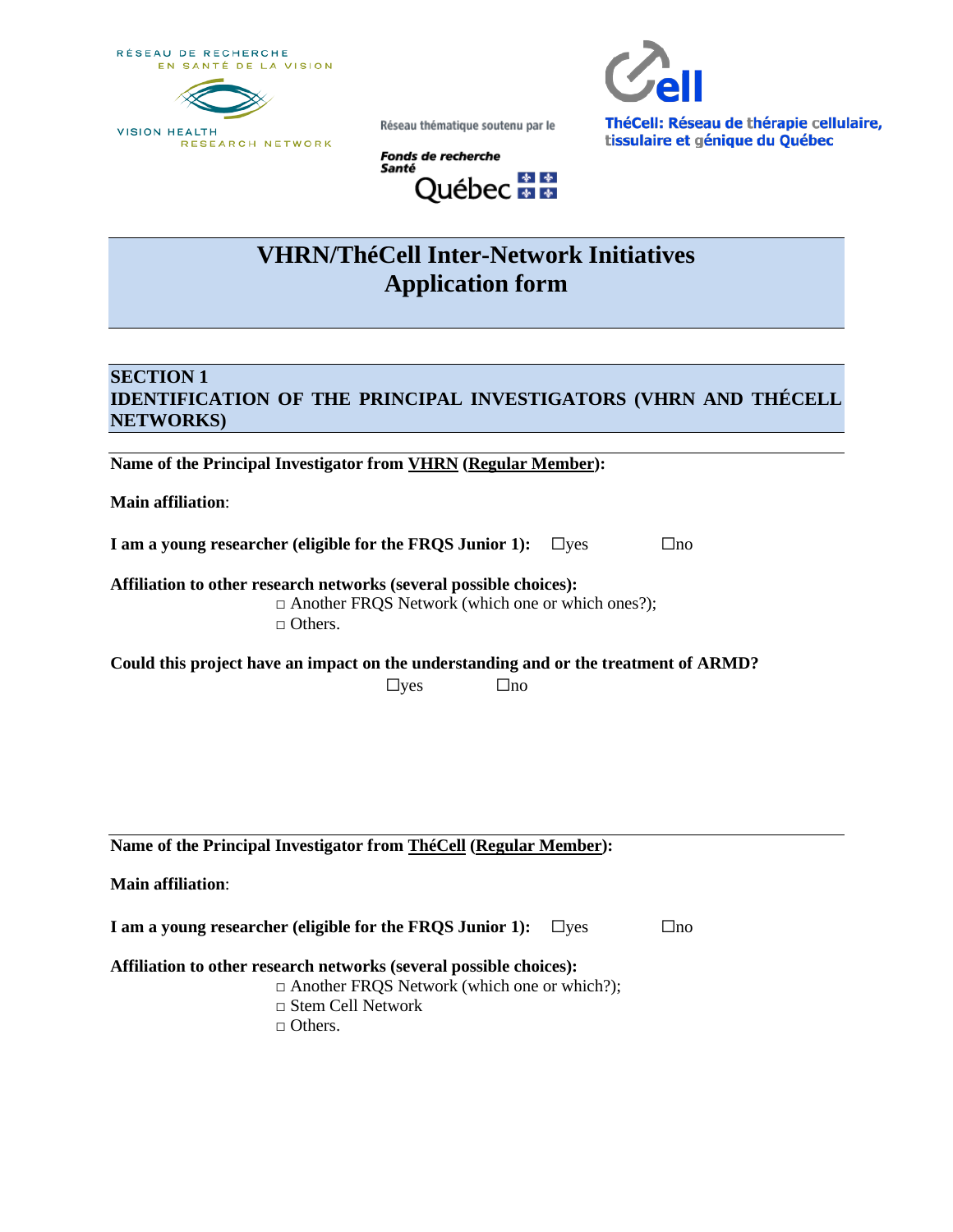## **SECTION 2 GENERAL INFORMATION**

**Project title:** (*max. 256 characters including spaces)*

#### **Project title in French: (***max. 256 characters including spaces)*

#### **Theme(s) VHRN Network (several choices possible):**

- □ Retina and posterior segment
	- □ Cornea and anterior segment
	- □ Brain and perception
	- $\Box$  Visual deficiency and rehabilitation

#### **Theme(s) ThéCell (several choices possible):**

- □ Musculoskeletal and nervous systems
- $\Box$  Cardiovascular, pulmonary, renal and digestive systems
- $\Box$  Skin and ocular systems
- □ Hematology, Oncology and Immunology

#### **Axes or type of research (several choices possible):**

- □ Fundamental research
- □ Pre-clinical research
- □ Clinical research
- $\Box$  Translational research

| <b>SECTION 2.1</b>                                                                             |  |
|------------------------------------------------------------------------------------------------|--|
| <b>CO-INVESTIGATORS</b> (Possibility of 7 co-investigators) (duplicate this section if needed) |  |

#### **Co-investigator's Name (LAST NAME, First name):**

#### **Affiliation:**

**I** am a young researcher (eligible for the FRQS Junior 1): □ yes □no

**Affiliation to research networks (several possible choices):**

- □ VHRN network;
- $\Box$  ThéCell network.
- □ Another FRQS Network (*which*);
- □ Stem Cell Network;
- □ Others (*which*).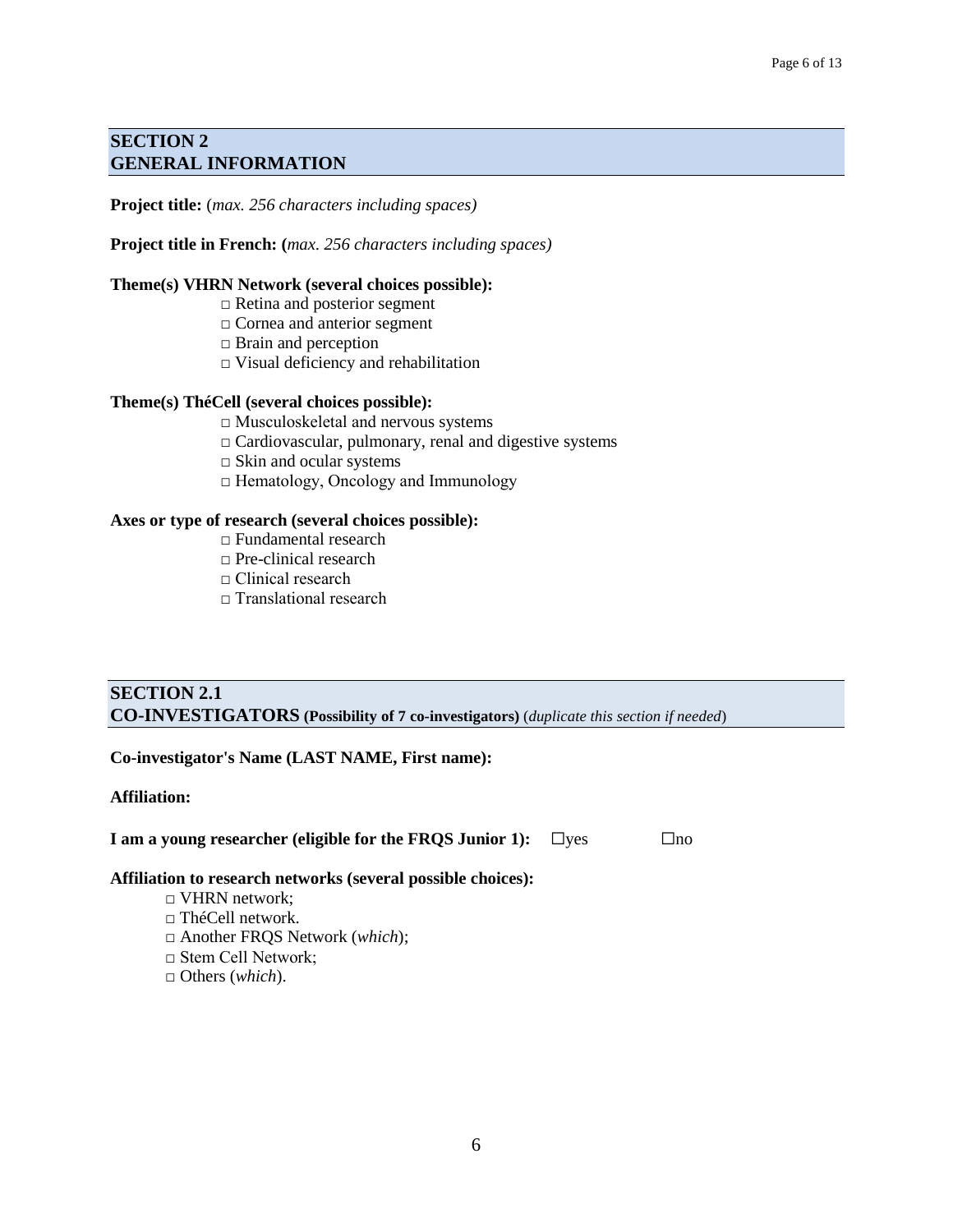## **SECTION 2.2 Students**

- **1. Name (LAST NAME, first name) of the student, postdoctoral fellow or resident directly involved in the project:**
	- a. Current study program and level of study:
	- b. Affiliation:
	- c. Name of the research director:
- **2. Other students, postdoctoral fellows, residents or research professionals involved in the project, if relevant** (Name, level of study in progress or position (function), name of research director and affiliation):

## **SECTION 2.3 Knowledge users, research centres and location**

- **1. Name (and affiliation) of knowledge user(s) directly involved in the project:**
- **2. Quebec research centers directly involved in the work:**
- **3. Research Center(s) outside Quebec directly involved in the work (optional):**
- **4. Location(s) of Research:** Name of the city(ies) (e.g., Sherbrooke and Quebec City) where research will take place and a short description if necessary.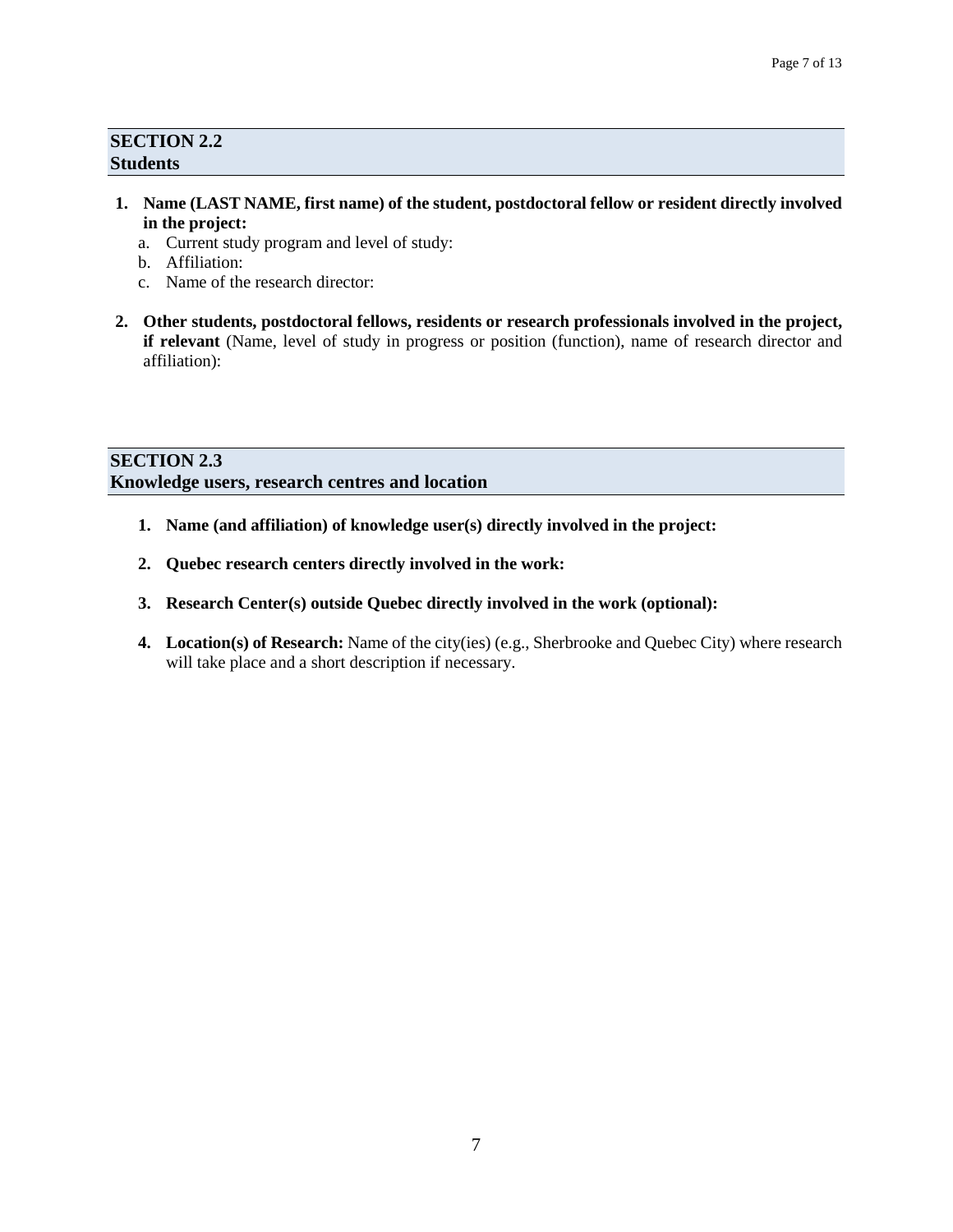## **SECTION 3 PROJECT SUMMARY** *(max. 2200 characters including spaces per summary (ENGLISH and FRENCH)*

Provide a summary of the project to present the general idea of this Inter-Network Initiative.

Also provide a **French** version of this summary:

*(Note: This summary may be evaluated by representatives of the general public, and abstracts of funded projects may be used as a press release and will be posted on our Networks' website).*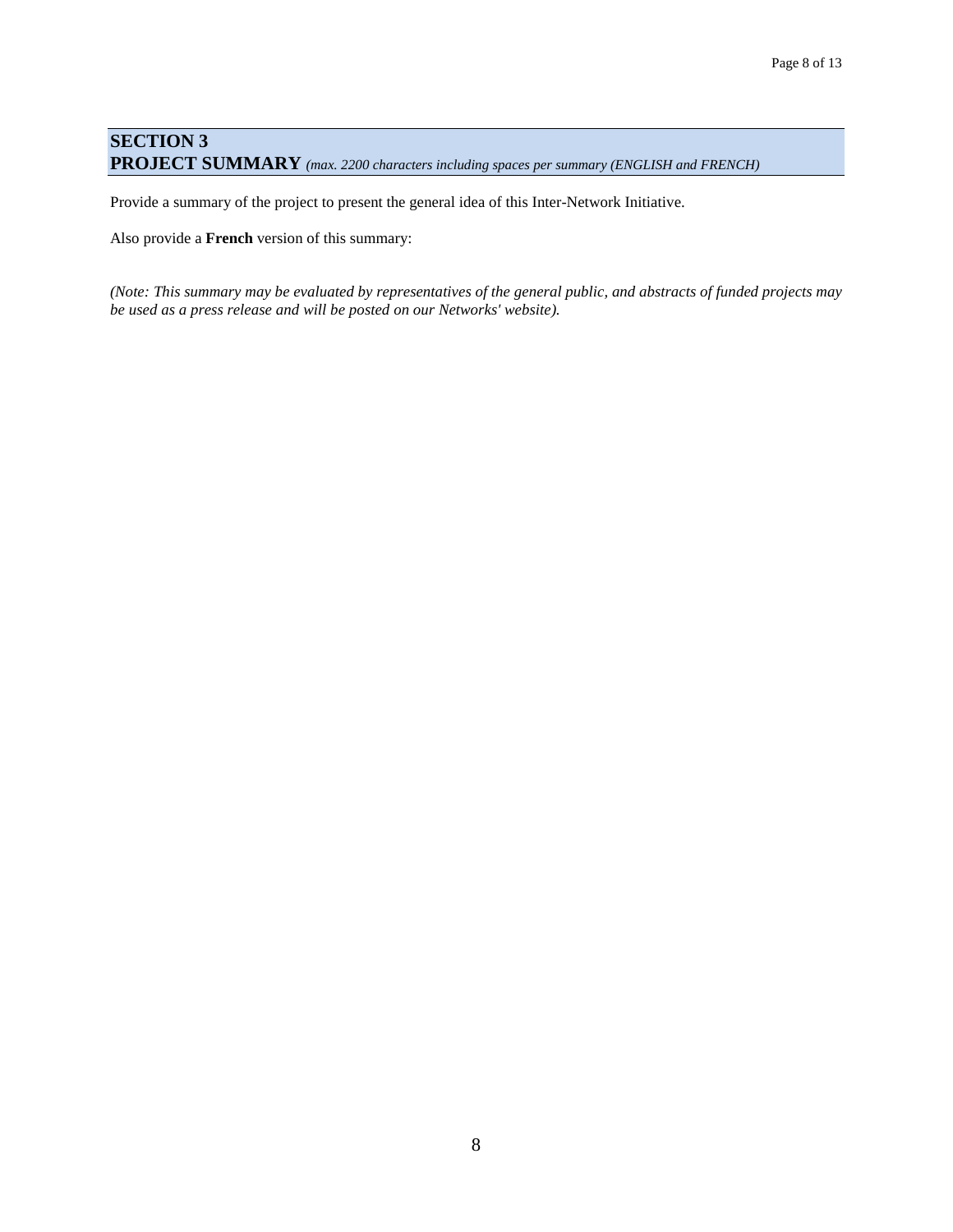## **SECTION 4 PROJECT DESCRIPTION (***max. 10 000 characters including spaces (excluding references - see section # 5)*

Provide a description of the project including scientific rationale, objectives and hypotheses, methodology and potential benefits. Please also include a paragraph that presents the originality of your project (*Potential for creating new knowledge, originality of hypotheses and research questions, novelty of the approach, new methodologies or new application of existing methodologies*). Please structure the text with the following sections:

- Objectives;
- Hypothesis;
- Methodology;
- Analysis.

Figures can be added as an appendix only, as a single PDF file of maximum 3 pages (see *Documents required for submission* above). Please note that all essential elements for the evaluation must be in the text and not in the appendix.

#### *Evaluation criteria:*

*Originality of the request and scientific merit of the project (40 points):*

- **Clarity and testability of hypotheses (10)**
	- o *Originality of the hypotheses and clarity of the research question and scientific rationale.*
	- o *Feasibility of the methodological approach in the proposed financial framework.*
- **Realistic and well-defined objectives (10)**
	- o *Appropriate experimental design to attain objectives.*
	- o *Potential to create new knowledge.*
- **Methodology and analysis / Methodology and analysis (20)**
	- o *Novelty of the approach, new methodologies, or new application of existing methodologies. including participant recruitment, access to databases, laboratory methods or any other data collection method.*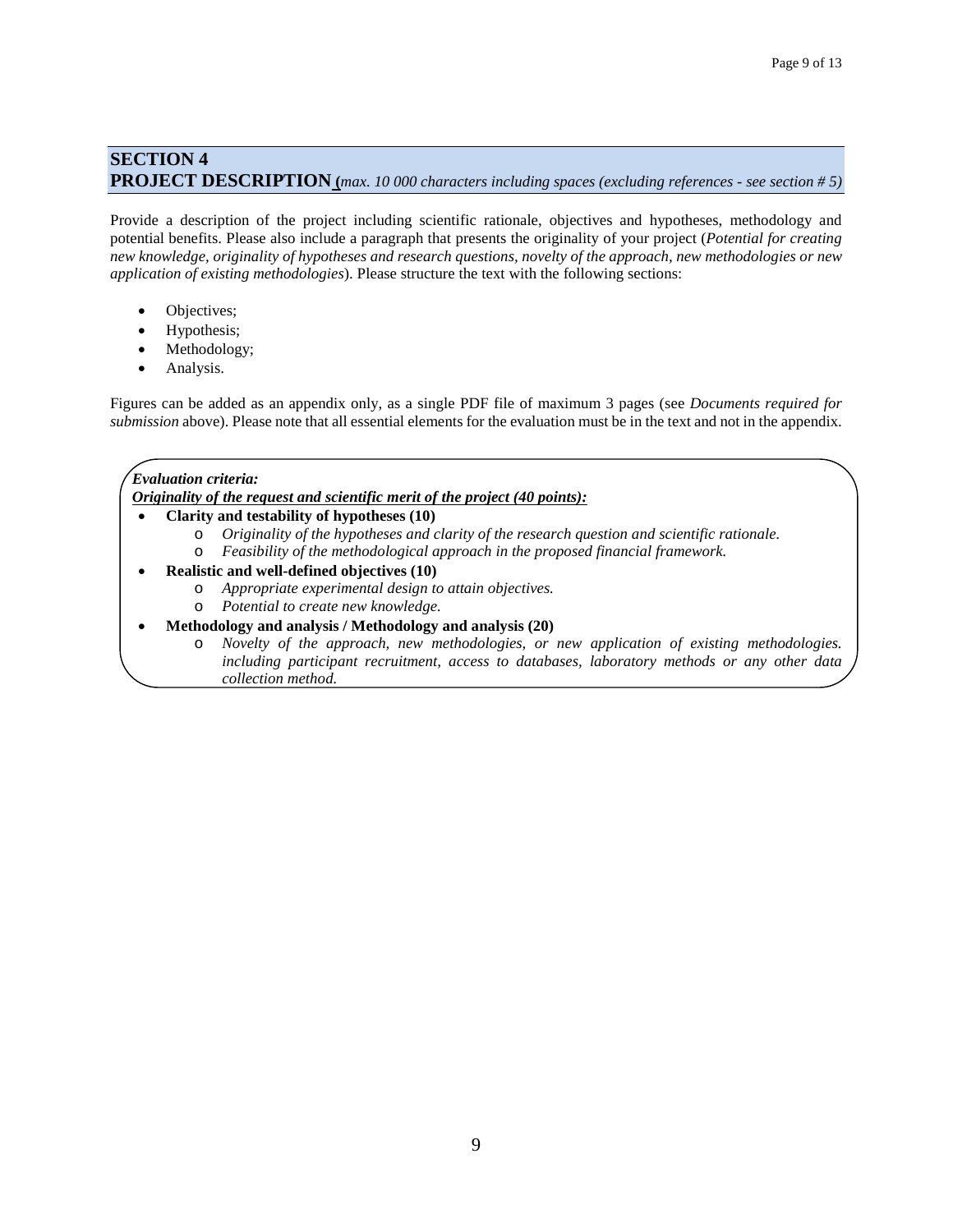## **SECTION 5 BIBLIOGRAPHIC REFERENCES**

Provide all bibliographic references related to the submission.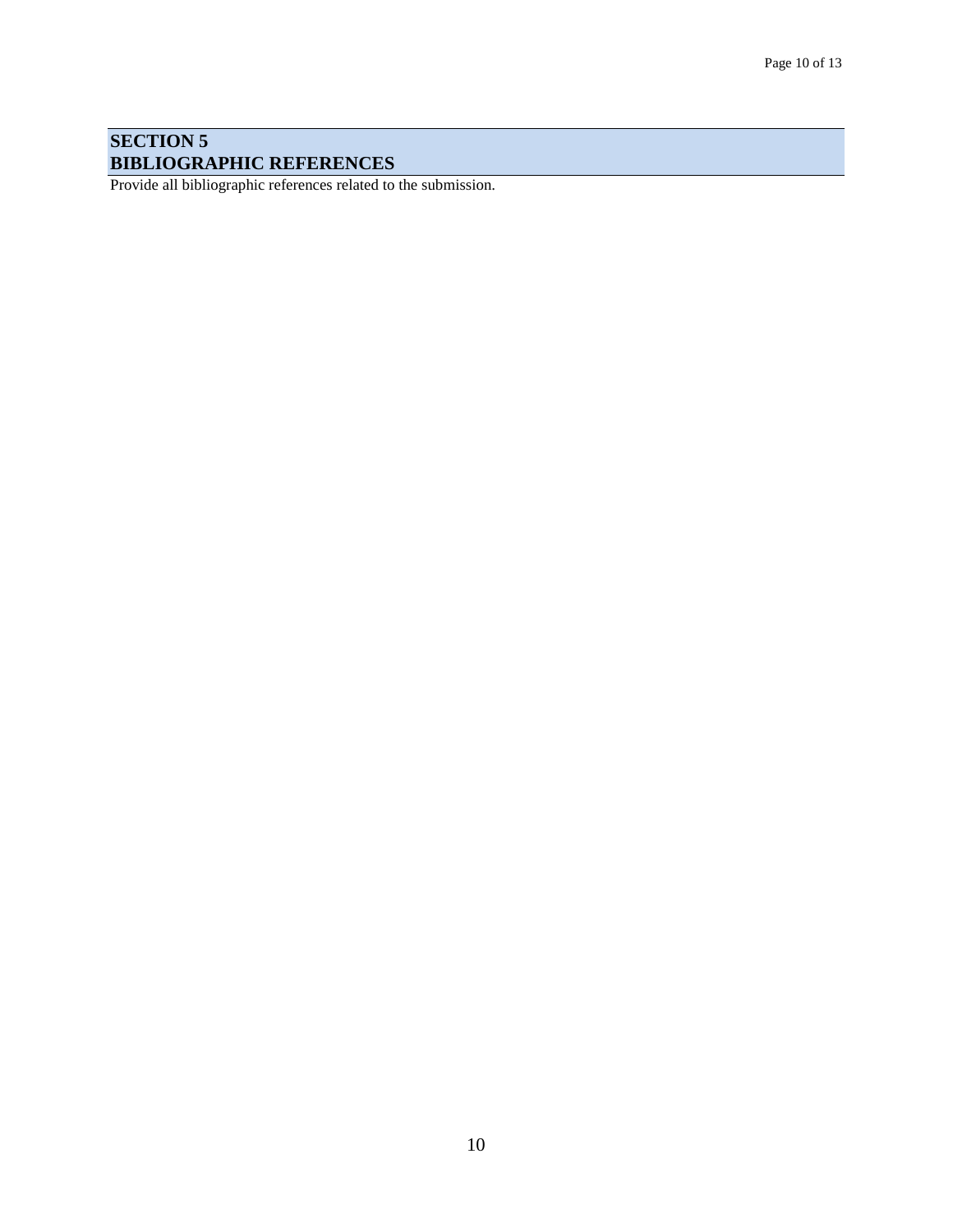#### **SECTION 6 COMPETENCE AND COMPLEMENTARITY OF THE RESEARCH TEAM**

*(max. 2800 characters including spaces)*

Provide a description of the team formed and its complementarity, scientific achievements, history of publication, funding, and student training (*e.g., how each person's expertise will be used to carry out the project*).

#### *Evaluation criteria: Competence and complementarity of the research team (30 points):*

- **New collaboration, Quality of research teams and Multicentricity (30)**
	- o *The relevance of each Research Theme / Networks should be clearly identified in this section.*
	- o *Establishment of new local or international intersectoral collaborations.*
	- o *Scientific achievements, history of publication, funding and training of students.*
	- o *Complementarity of the participating teams (e.g., how the expertise of each will be used to carry out the project).*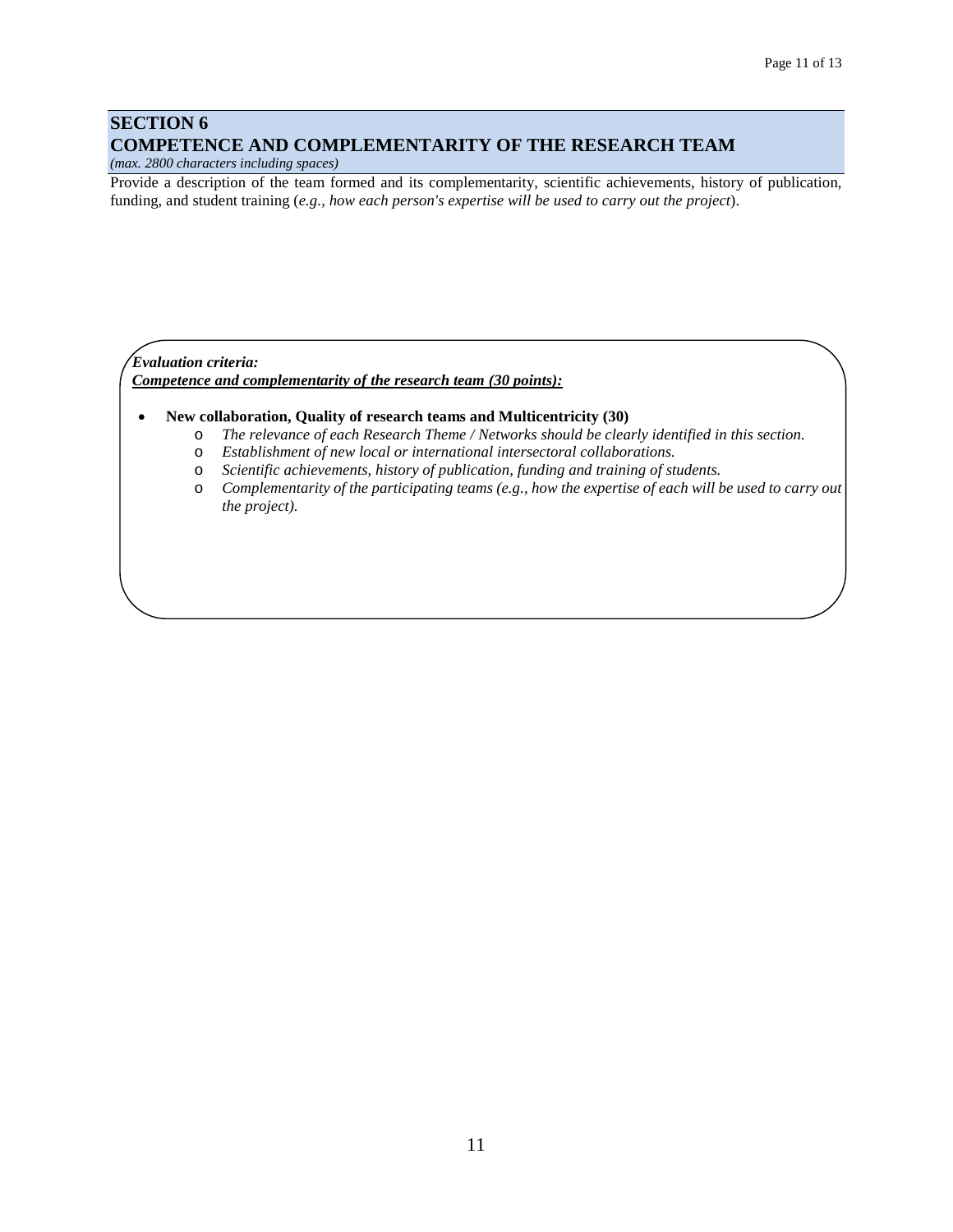### **SECTION 7 STRUCTURING EFFECT FOR RESEARCH BETWEEN NETWORKS**

*(max. 1400 characters including spaces for each subsection)*

7.1 Provide a description of the structuring impact of the research project in terms of the objectives of the networks (*e.g., establishment of new inter-sectoral collaborations within/between the networks or internationally, standardization of methods, implementation of a platform or common resources*).

7.2 Provide a plan for obtaining external funding. Describe the strategies that will be used to obtain subsequent or concomitant funding from sources outside VHRN and ThéCell.

*Evaluation criteria:*

*Potential impact and structuring effect for research within networks and external funding potential (30 points):*

- **Relevance, scientific or clinical impact of the project related to the participating networks and their themes (20***)*
	- o *Immediate or potential impact of the proposed project on research within the networks, according to their objectives.*
	- o *Standardization of methods, establishment of a platform or common resources.*

• **Potential for external funding following the pilot project (10***)*

o *Clarity and feasibility of the plan for obtaining future or concomitant funding*